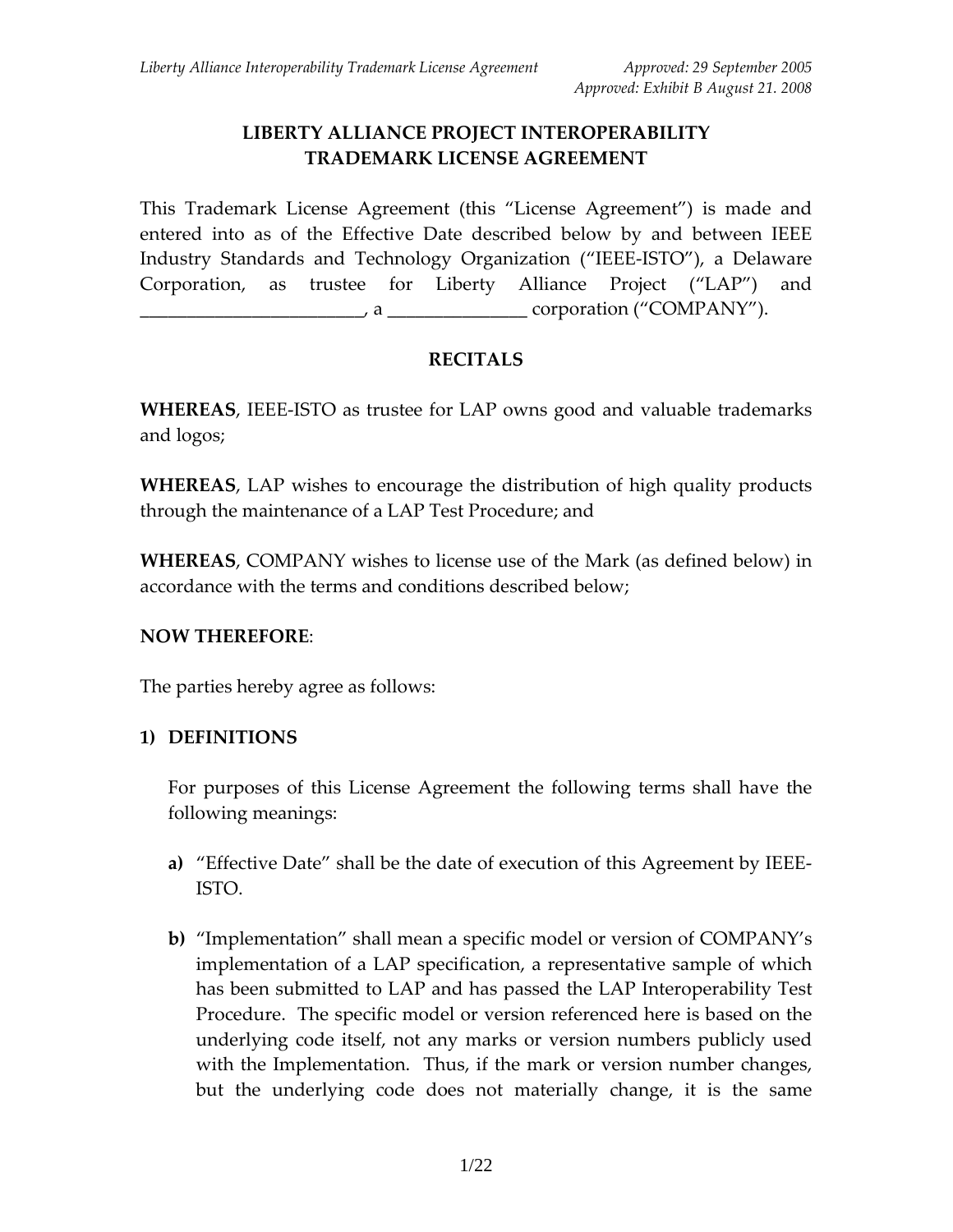Implementation. If the underlying code does materially change, such as by addition of a module, even though the mark or version number may not change, it is a new Implementation. The Implementation may either be a product on its own or may be a component incorporated into a product without material modification to the component. Thus, if an Implementation is marketed by a second company under a different mark, but the underlying code is not materially modified, it is still treated as the same Implementation.

- **c)** "LAP Interoperability Test Procedure" shall mean the applicable LAP product testing and compliance requirements as set forth and as may be amended by LAP from time to time with reasonable notice.
- **d)** "Mark" shall mean, the Liberty Alliance Project "Interoperable" logo, as depicted in the attached Exhibit A.
- **f)** "Related Companies" of Company shall mean a corporation, company or other entity that, now or hereafter, directly or indirectly controls, is controlled by or is under common control with the Company, but such corporation, company or other entity shall be deemed to be a Related Company only so long as such control exists. For purposes of this definition "control" means direct or indirect ownership of or the legal right to exercise:

(a) more than fifty percent (50%) of the outstanding shares or securities (representing the right to vote for election of directors or other managing authority); or

(b) in the case of a corporation, company or other entity which does not have outstanding shares or securities, as may be the case in a partnership, joint venture or unincorporated association, more than fifty percent (50%) of the ownership interest representing the right to make the decisions for such corporation, company or other entity.

**g)** "Sponsored Event" shall mean an event sponsored by LAP in which parties perform testing in an effort to determine if a party's product meets interoperability criteria as specified by LAP.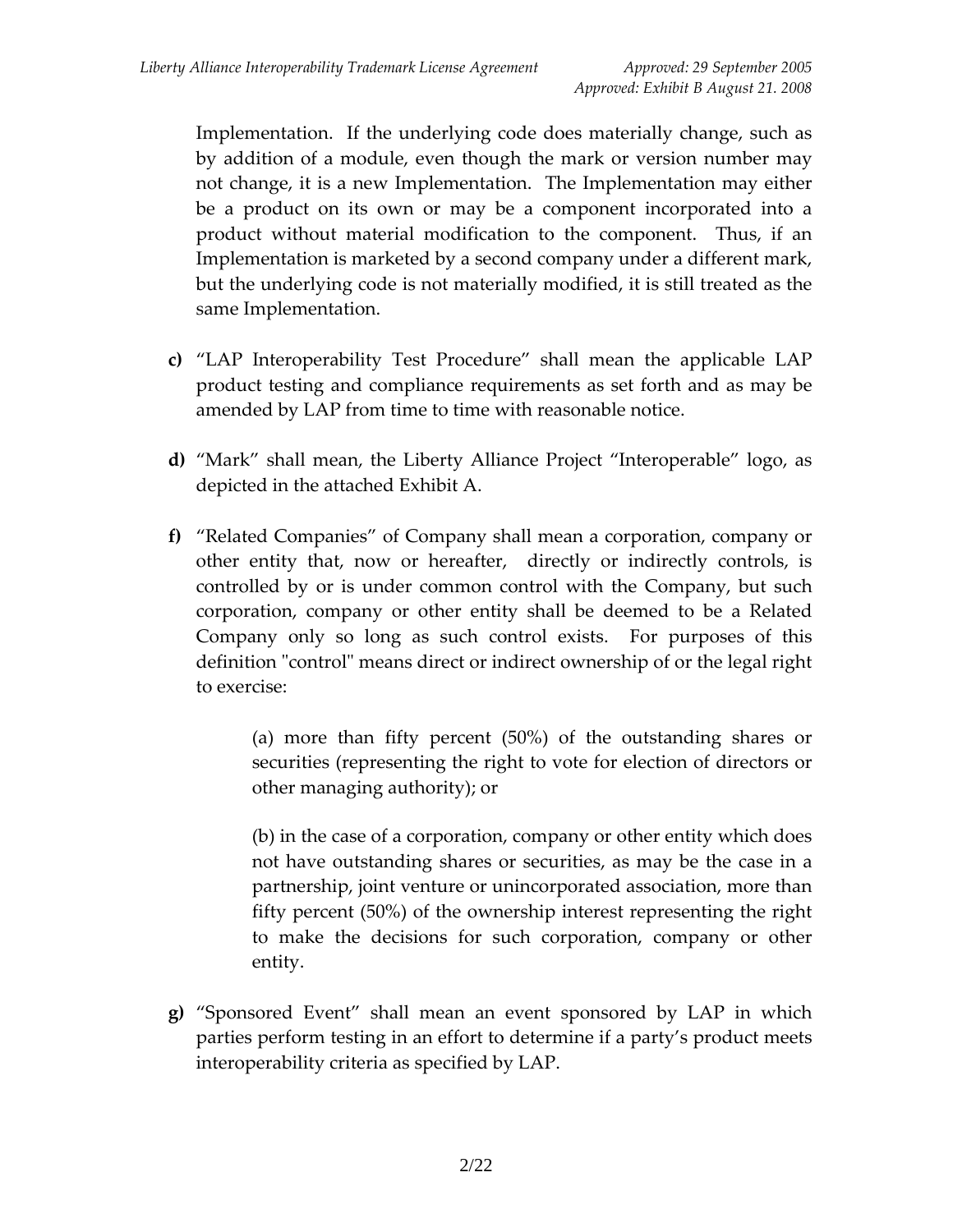**h)** "Territory," subject to Section 2(e), shall be worldwide.

## **2) LICENSE GRANT**

- **a)** Subject to and expressly conditioned upon compliance with the terms and conditions of this License Agreement, IEEE‐ISTO hereby grants to COMPANY and any applicable Related Companies of COMPANY a nonexclusive, personal right (including through manufacturing and distribution agents or contractors of COMPANY and Related Companies) to use in the Territory, solely in the manner described in the LAP Interoperability Logo Usage Guidelines set forth in the attached Exhibit B and as may be reasonably amended by LAP from time to time with reasonable notice, the Mark in conjunction with the approved Implementations.
- **b)** Upon the passing of the LAP Interoperability Test Procedure by COMPANY's Implementation, LAP shall so notify COMPANY within thirty (30) days, substantially in the form of the communication set forth in Exhibit C, authorizing COMPANY to utilize the Mark in conjunction with the Implementation.
- **c)** COMPANY hereby ensures its Related Companies' compliance with the terms and conditions of this License Agreement. COMPANY agrees that it shall be jointly and severally liable for any breach of the terms and conditions of this License Agreement by such parties.
- **d)** IEEE‐ISTO represents and warrants that to the best of its knowledge it owns the Mark on behalf of Liberty Alliance Project and has the right to enter into this License Agreement, including the right to license the Mark. IEEE‐ISTO further represents and warrants that in its reasonable business judgment it will maintain and enforce the validity and its ownership of the Mark in the Territory. If IEEE‐ISTO in its reasonable business judgment declines to take action with regard to a particular instance of suspected infringement or challenge to the Mark, COMPANY may pursue such action with regard to such infringement or challenge at its own expense and cost. If such event, IEEE‐ISTO will provide COMPANY with all reasonable cooperation.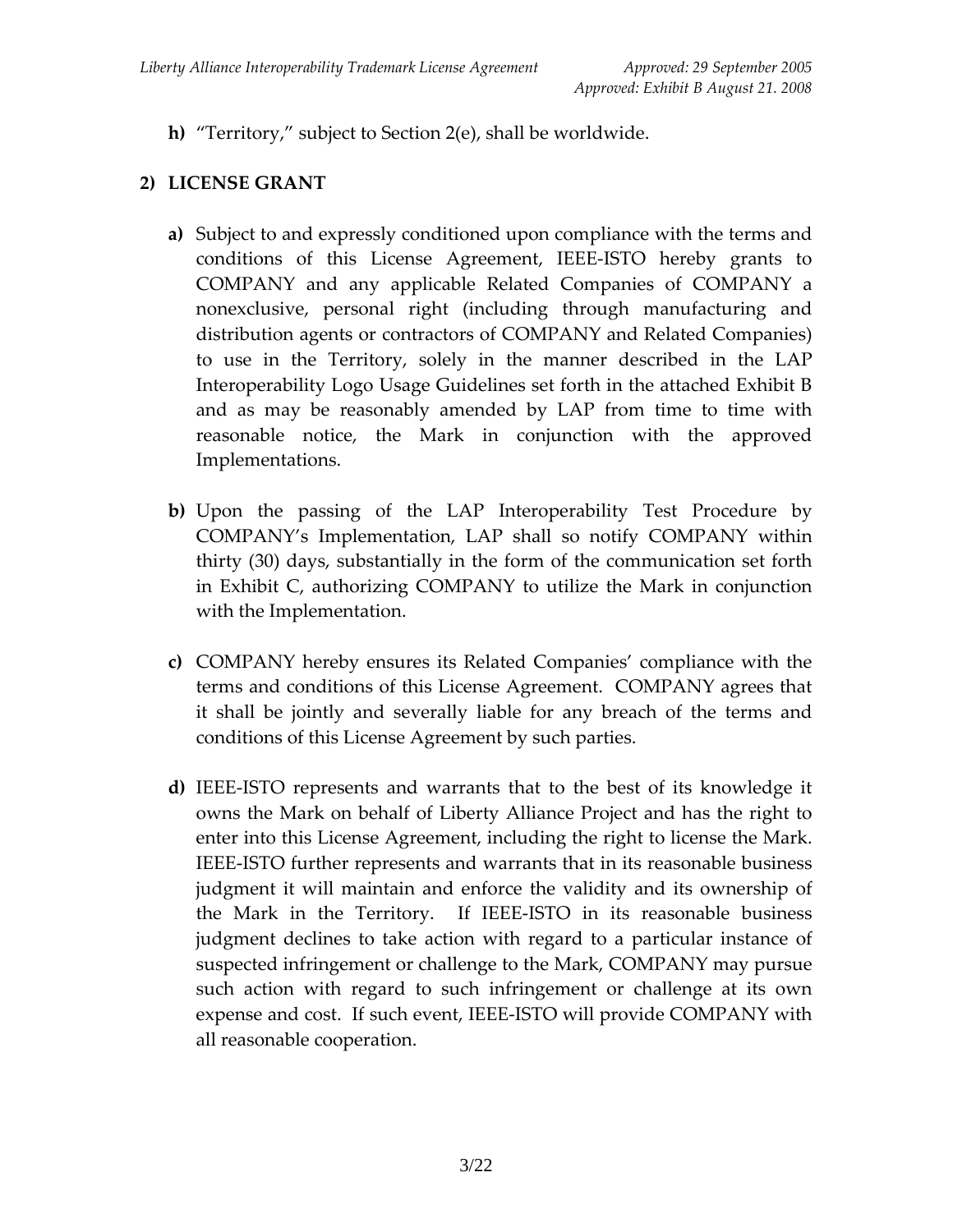- **e)** IEEE‐ISTO may modify the license right set forth in Section 2(a) above to eliminate any country or jurisdiction from this License Agreement if IEEE‐ ISTO determines, in its reasonable judgment, that use or continued use of the Mark in such country or jurisdiction may subject IEEE‐ISTO or any third party to legal liability, or may jeopardize IEEE‐ISTO's rights in the Mark or any other IEEE‐ISTO trademarks in that or any other country of jurisdiction. In such event, and upon notice from IEEE‐ISTO, COMPANY shall with reasonable promptness cease all use of the Mark in such country or jurisdiction.
- **f)** COMPANY may not use or reproduce the Mark in any manner whatsoever other than as expressly described in Exhibit B.
- **g)** COMPANY agrees and acknowledges that IEEE‐ISTO retains all right, title and interest in and to the Mark. Except as expressly granted in this License Agreement, COMPANY shall have no rights in the Mark. Under no circumstances will anything in this License Agreement be construed as granting, by implication, estoppel or otherwise, a license to any technology or proprietary right of IEEE‐ISTO, LAP or any member thereof other than the permitted use of the Mark pursuant to Section 2(a).
- **h)** COMPANY represents and warrants that it will use the Mark solely as provided in this License Agreement and will not use the Mark on goods, products or materials which, in IEEE‐ISTO's reasonable judgment, will diminish or otherwise damage IEEE‐ISTO's goodwill in the Mark, including but not limited to uses which could be deemed to be obscene, pornographic, excessively violent or otherwise in poor taste or unlawful, or which purpose or objective is to encourage unlawful activities.

### **3) FURTHER CONVEYANCES**

The license grant in Section 2(a) is personal to COMPANY, and COMPANY, except as expressly provided in this Agreement or otherwise permitted by IEEE‐ISTO in writing, shall not assign, transfer or sublicense this License Agreement (or any right granted herein) in any manner without the prior written consent of IEEE-ISTO. Notwithstanding the foregoing, where COMPANY transfers to a third party all or substantially all of the business of COMPANY that is responsible for the manufacture and distribution of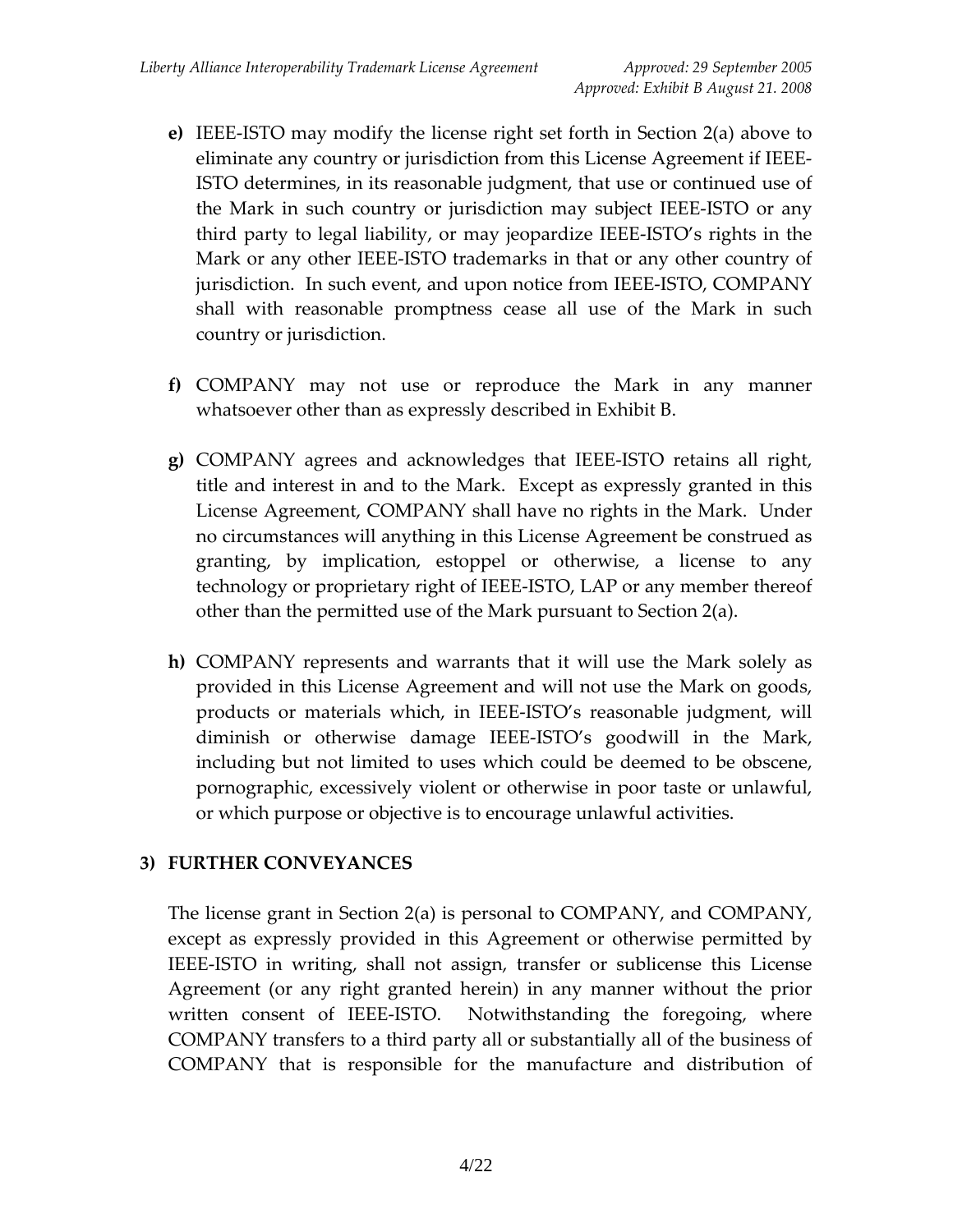Implementation, that party shall be entitled to use the Mark under the terms of this version of this License Agreement upon execution of same.

## **4) LOGO ADMINISTRATION FEE**

Non‐members of LAP shall pay a logo administration fee of \$2,500 USD upon COMPANY's execution of this Agreement. No logo administration fee shall be required from LAP members.

## **5) QUALITY, INSPECTION, AND APPROVAL**

- **a)** COMPANY represents and warrants that to the best of its knowledge Implementation is in full compliance with the relevant LAP specification, and COMPANY agrees to maintain the quality of Implementation at least at a level that meets industry standards and is commensurate with the quality of the representative sample submitted to LAP and passing the LAP Interoperability Test Procedure and any Implementation previously distributed by COMPANY.
- **b)** COMPANY shall supply IEEE‐ISTO with suitable specimens of Implementation and COMPANY's use of the Marks in connection with Implementation at any time upon at least thirty (30) days prior written notice from IEEE-ISTO. COMPANY shall reasonably cooperate with IEEE‐ISTO and LAP to facilitate periodic review of COMPANY's use of the Mark and of COMPANY's continuing compliance with LAP Interoperability Test Procedure. In any periodic review of COMPANY's compliance, Implementation will be tested under the compliance requirements that were in effect when Implementation was last submitted to the LAP Interoperability Test Procedure.
- **c)** If IEEE‐ISTO, in its sole discretion, determines that any use of the Mark or that the quality of any Implementation submitted to IEEE‐ISTO for quality control purposes fails to conform to this License Agreement, IEEE‐ISTO shall provide COMPANY with written notice of such failure or deficiency. The COMPANY shall have sixty (60) days thereafter to satisfy IEEE‐ISTO that the COMPANY has fully corrected and remedied any such deficiencies. Should the COMPANY fail to cure the deficiencies within said sixty (60) day period, IEEE‐ISTO may terminate this License Agreement with respect to such deficient Implementation.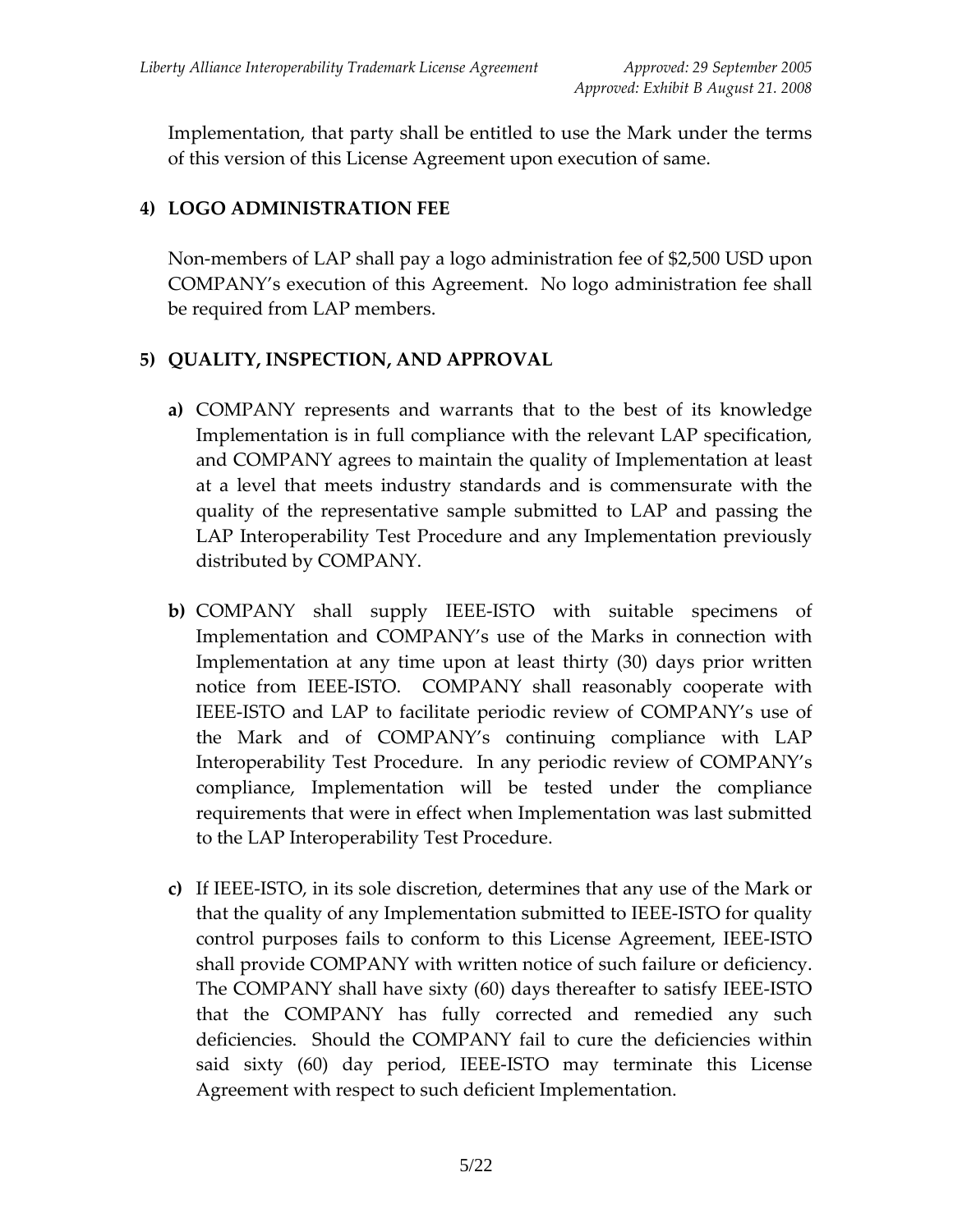- **d)** COMPANY represents and warrants that the representative sample of the specific model or version of COMPANY's product submitted to IEEE‐ ISTO and/or LAP for testing accurately represents the specific model or version of COMPANY's product at all times Implementation is available during the Term of this License Agreement.
- **e)** COMPANY represents and warrants that it will comply with all applicable laws, rules, and regulations regarding promotion and sale of Implementation with any use of the Mark, and will not knowingly violate or infringe any right of any third party in connection with the promotion and sale of Implementation with any use of the Mark.

## **6) IDENTIFICATION AND USE**

- **a)** COMPANY shall mark all manuals and marketing collateral, and programs, screens and packaging, where space permits, that use the Mark with the trademark footnote as described in Exhibit A and shall otherwise comply with LAP Logo Usage Guidelines (Exhibit B) as amended by LAP from time to time with reasonable notice.
- **b)** COMPANY acknowledges IEEE‐ISTO's ownership of the Mark. COMPANY shall employ commercially reasonable efforts to use the Mark in a manner that does not derogate from IEEE‐ISTO's rights in the Mark and will take no action that will interfere with or diminish IEEE‐ISTO's rights in the Mark. COMPANY agrees not to adopt, use or register any corporate name, trade name, trademark, domain name, product name, service mark or certification mark, or other designation the same as or substantially similar to the Mark. COMPANY agrees that all use of the Mark by COMPANY will inure to the benefit of IEEE‐ISTO. COMPANY may not use the Mark in any way that implies endorsement or sponsorship by IEEE‐ISTO or LAP of COMPANY's Implementation or services, provided that COMPANY may disclose that applicable products meet or have passed the LAP Interoperability Test Procedure after communication of such status by LAP to COMPANY.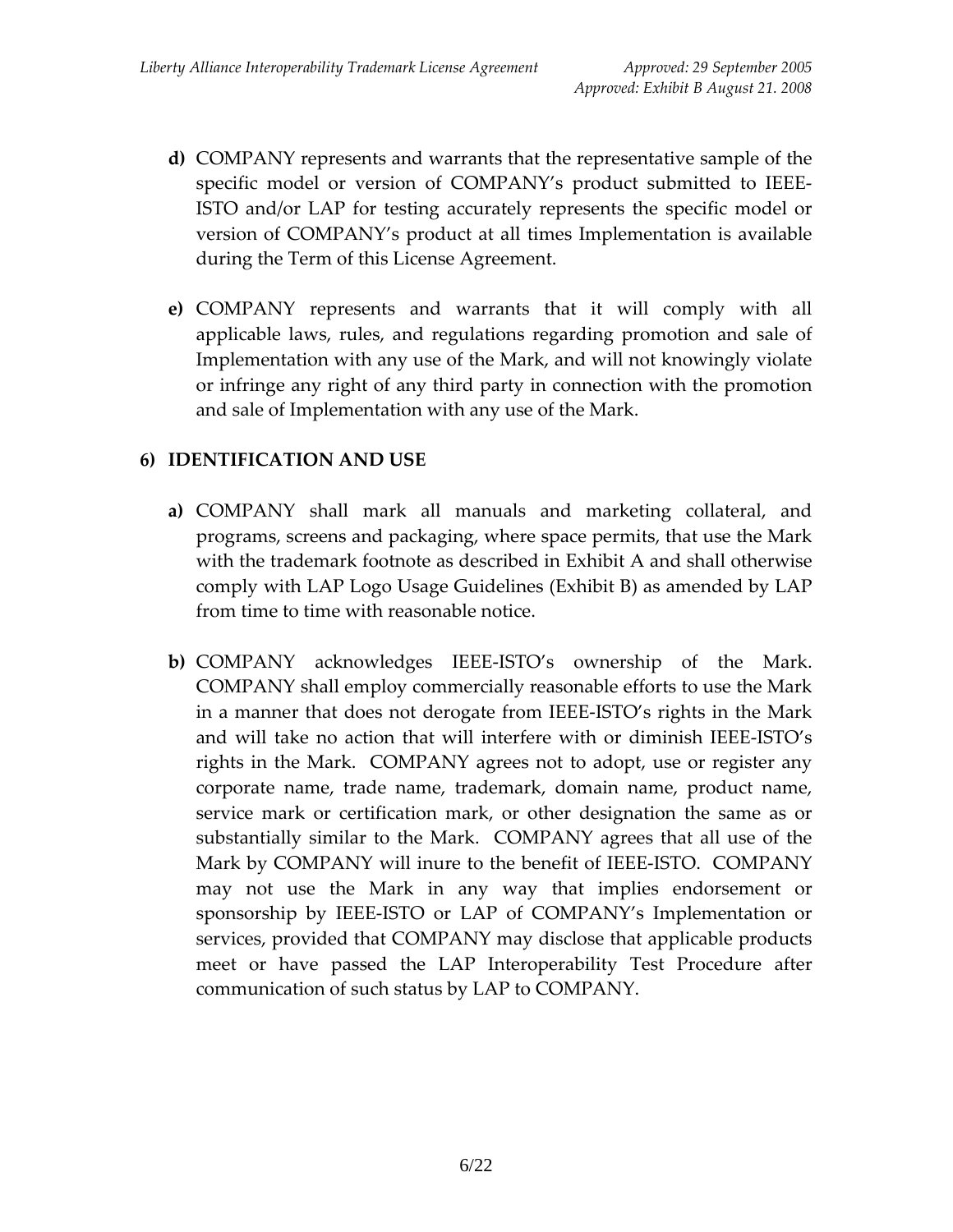# **7) DEFENSE OF CLAIMS**

- **a)** In the event IEEE‐ISTO and/or LAP receive information concerning an intellectual property infringement claim related to the Mark, IEEE‐ISTO shall notify COMPANY of such information and may at its expense, without obligation to do so, either (i) procure for COMPANY the right to continue to use the alleged infringing Mark as set forth in Section 2(a), or (ii) replace or modify the Mark to make it non‐infringing, and in which case, COMPANY shall with reasonable promptness thereafter cease use of the alleged infringing Mark.
- **b)** IEEE‐ISTO and LAP shall have no liability for any intellectual property infringement claim based on COMPANY's manufacture or distribution of Implementation, or its use of the Mark.
- **c)** EXCEPT FOR IEEE‐ISTO'S AND LAP'S EXPRESS REPRESENTATIONS AND WARRANTIES MADE HEREIN, IEEE‐ISTO AND LAP MAKE NO WARRANTIES EITHER EXPRESS, IMPLIED, STATUTORY OR OTHERWISE WITH RESPECT TO THE MARK, INCLUDING ANY WARRANTY OF NON‐INFRINGEMENT, IMPLIED WARRANTIES OF MERCHANTABILITY OR FITNESS FOR A PARTICULAR PURPOSE.

## **8) CONSEQUENTIAL, ET AL. DAMAGES**

NEITHER PARTY SHALL BE LIABLE FOR ANY CONSEQUENTIAL, INCIDENTAL, INDIRECT, PUNITIVE OR SPECIAL DAMAGES (INCLUDING LOSS OF BUSINESS PROFITS) ARISING FROM OR RELATED TO COMPANY'S MARKETING OR DISTRIBUTION OF IMPLEMENTATION, OR ANY USE OF THE MARK, REGARDLESS OF WHETHER SUCH LIABILITY IS BASED ON BREACH OF CONTRACT, TORT, STRICT LIABILITY, BREACH OF WARRANTIES, INFRINGEMENT OF INTELLECTUAL PROPERTY, FAILURE OF ESSENTIAL PURPOSE OR OTHERWISE, EVEN IF ADVISED OF THE POSSIBILITY OF SUCH DAMAGES. IN NO EVENT SHALL IEEE‐ISTO OR LAP BE LIABLE FOR ANY DAMAGES FOR COMPANY'S USE OF THE MARK IN VIOLATION OF THE TERMS AND CONDITIONS OF THIS LICENSE AGREEMENT.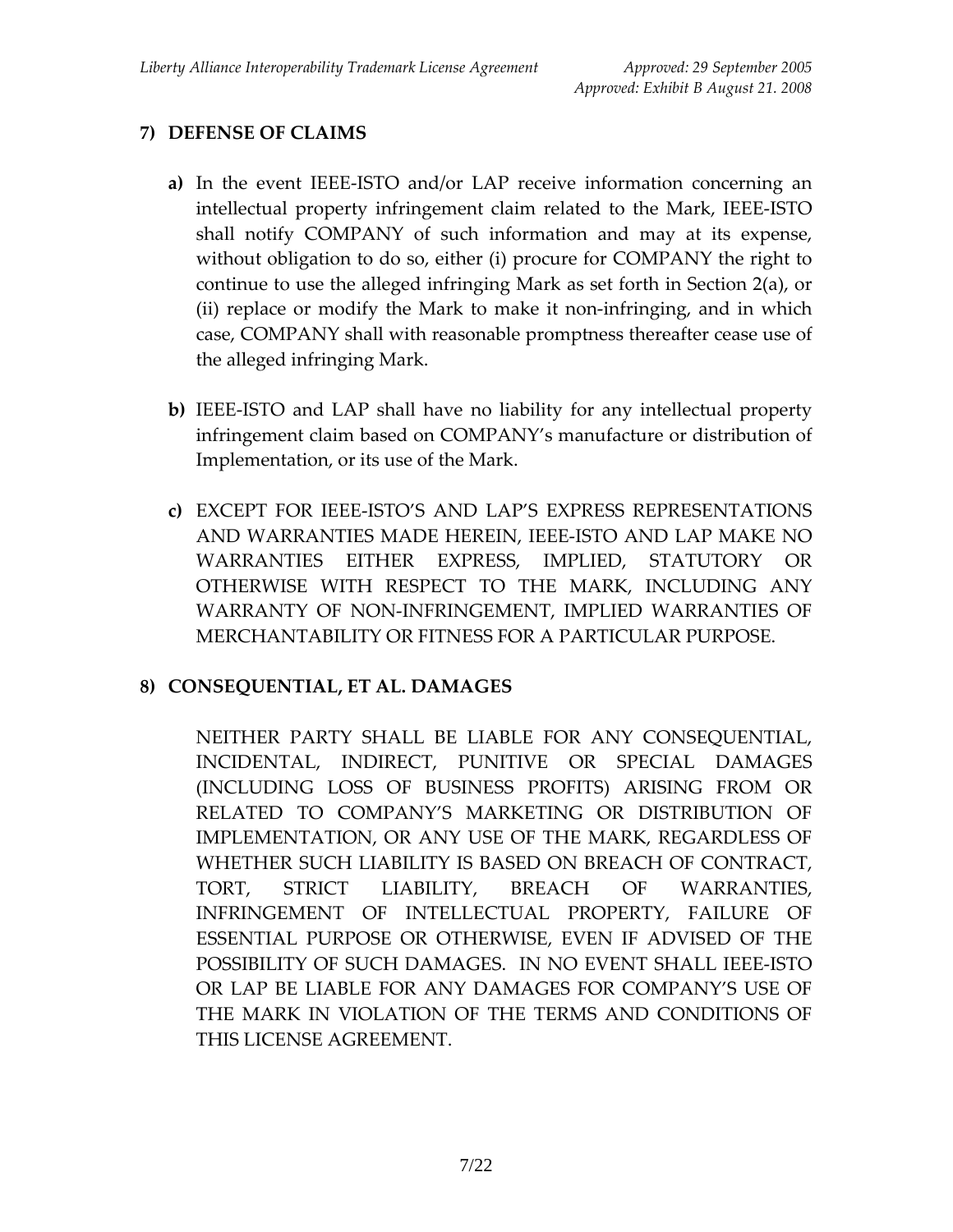## **9) INFRINGEMENT**

COMPANY shall promptly notify IEEE‐ISTO of any suspected infringement of or challenge to the Mark or any of its constituent elements. COMPANY shall further promptly notify IEEE-ISTO of any claims by third parties of infringement by the Mark or any of its constituent elements.

### **10) TERM OF LICENSE AGREEMENT**

- **a)** The term of this License Agreement shall be for a period of two (2) years from the Effective Date, except as to certain Implementation described in Section 10(b) below, as to which the term of this License Agreement shall be indefinite; provided however, that either party shall have the right to terminate this License Agreement with cause upon thirty (30) days' prior written notice.
- **b)** Upon expiration of this License Agreement, the license right set forth herein may be renewed in COMPANY's discretion for an additional term by execution of a subsequent version of this License Agreement. Notwithstanding the foregoing, with respect to an Implementation that at the time of the expiration of this License Agreement has passed the LAP Test Procedure and is posted on the LAP Interoperability Compliance List, COMPANY may at its option continue to use the Mark in conjunction with that Implementation under the terms of this version of this License Agreement instead of the subsequent version.
- **c)** From and after termination of this License Agreement, COMPANY shall cease and desist from all use of the Mark. However, unless this License Agreement is terminated for breach in connection with more than a single Implementation, COMPANY may distribute then-existing units of complying Implementation, and advertising materials containing the Mark for a period of six (6) months from the termination date provided use of the Mark in connection with such inventory and such inventory is in compliance with the terms and conditions of this License Agreement.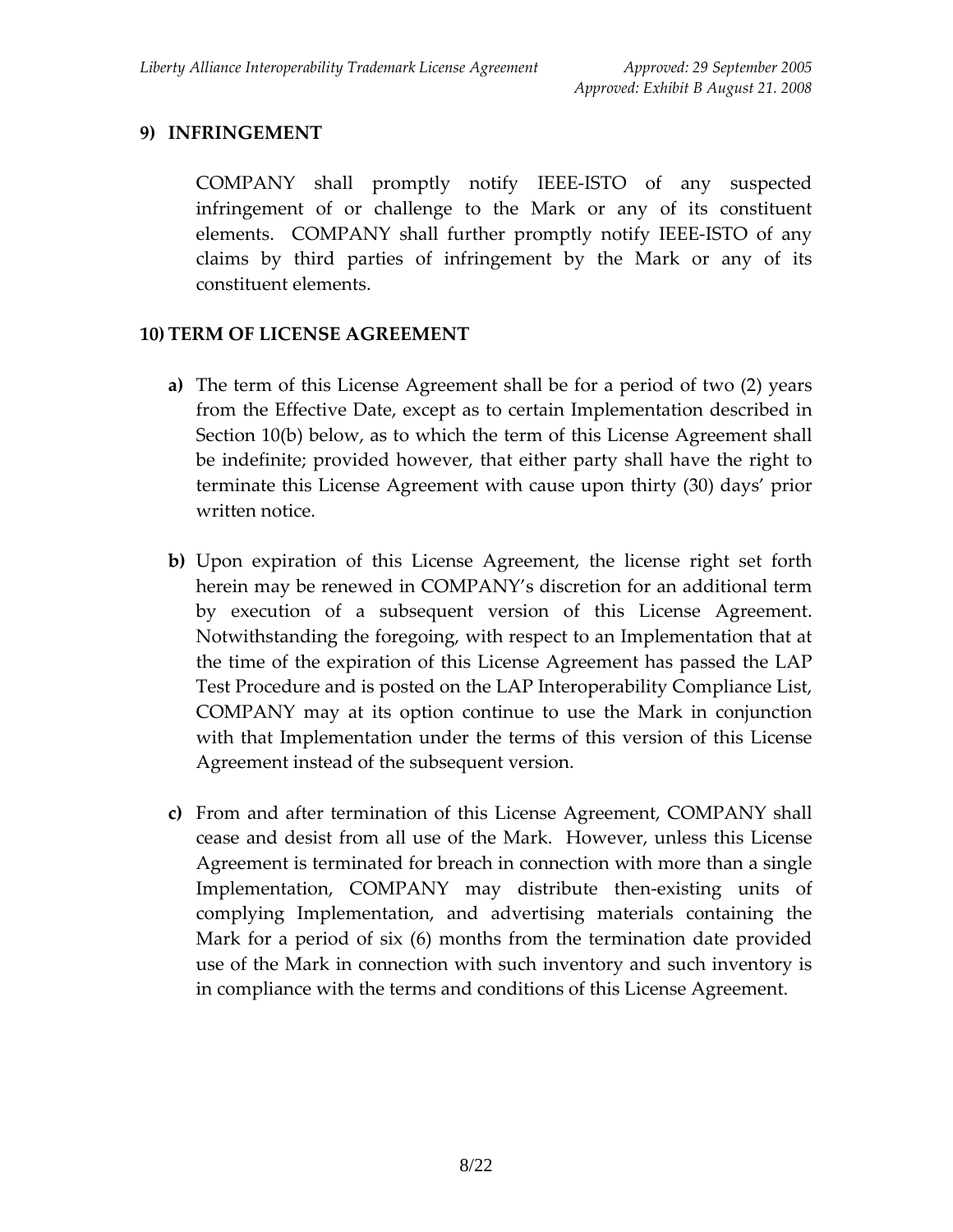# **11) NOTICES**

All notices and other communications under this License Agreement shall be in writing and shall be deemed given if delivered personally, mailed by registered or certified mail, return receipt requested, or sent by email or telecopy with a receipt confirmed by telephone, to the parties at the addresses herein or to such other addresses as a party may from time to time notify the other parties. Provision of an email address at which each party may be contacted is mandatory.

| <b>IEEE-ISTO</b>          |                            | LAP                            |                            |
|---------------------------|----------------------------|--------------------------------|----------------------------|
| c/o COO/CFO               |                            | c/o Liberty Alliance Secretary |                            |
| 445 Hoes Lane             |                            | 445 Hoes Lane                  |                            |
| Piscataway, NJ 08854      |                            | Piscataway, NJ 08854           |                            |
|                           | Telephone: +1 732 465 5856 |                                | Telephone: +1 732 465 6475 |
| Fax:                      | +1 732 981 9473            | Fax:                           | +1 443 647 0099            |
| Email: info@ieee-isto.org |                            | Email: info@projectliberty.org |                            |

COMPANY: Information listed at the end of this Agreement

### **12) ENTIRE LICENSE AGREEMENT; AMENDMENT**

IEEE‐ISTO providing this License Agreement to COMPANY does not constitute an offer by IEEE‐ISTO. Upon execution by both IEEE‐ISTO and COMPANY, this License Agreement, including all Exhibits, contains the entire agreement or the parties with respect to the subject matter hereof, and shall superseded and merge all prior and contemporaneous communications. It shall not be amended except by written agreement subsequent to the Effective Date and signed on behalf of the parties by their respective authorized representatives.

### **13) GOVERNING LAW; ATTORNEYS' FEES; EQUITABLE RELIEF**

**a)** This License Agreement shall be governed by and construed in accordance with the laws of the State of New York and applicable federal laws. COMPANY hereby consents to jurisdiction and venue in the state and federal courts sitting in the State of New York, in the city of New York, Borough of Manhattan. The parties agree to accept service of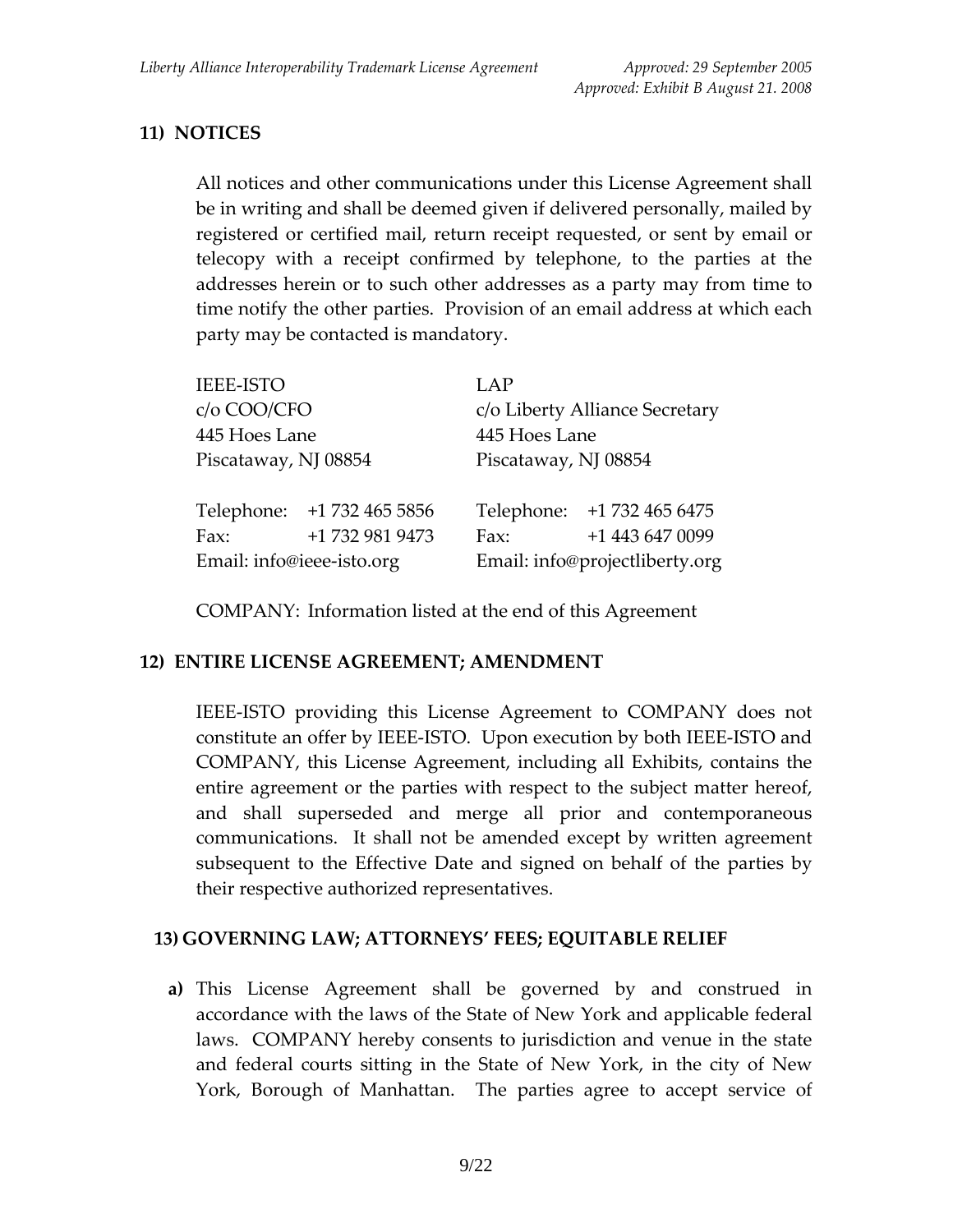process by U.S. certified or registered mail, return receipt requested, or by any other method authorized by applicable law.

- **b)** If either party employs attorneys to enforce any rights arising out of or related to the breach of this License Agreement, the prevailing party shall be entitled to recover its reasonable attorneys' fees, costs, and other expenses.
- **c)** COMPANY acknowledges that a breach by it of this License Agreement may cause IEEE‐ISTO and/or LAP irreparable damage that cannot be remedied in monetary damages in an action at law, and may also constitute infringement of the Mark. In the event of any breach by COMPANY that could cause irreparable harm to IEEE‐ISTO and/or LAP, or cause some impairment or dilution of its reputation or trademarks, IEEE‐ISTO shall notify COMPANY of such breach and allow COMPANY ten (10) business days after actual receipt of such notice to respond. COMPANY and IEEE-ISTO will then attempt in good faith to resolve the breach in a manner satisfactory to COMPANY and IEEE-ISTO. If COMPANY fails to respond to IEEE-ISTO with a reasonable attempt to resolve the breach within such response period or if the parties' good faith attempts to resolve the breach fail, IEEE-ISTO shall be entitled to an immediate injunction and to seek any other legal or equitable remedies.

## **14) HEADINGS**

Section headings are used in this License Agreement for convenience of reference only and shall not affect the meaning of any provision of this License Agreement.

## **15) WAIVER**

 No waiver of any breach of any provision of this License Agreement shall constitute a waiver of any prior, concurrent or subsequent breach of the same or any other provision hereof, and no waiver shall be effective unless made in writing and signed by an authorized representative of the waiving party.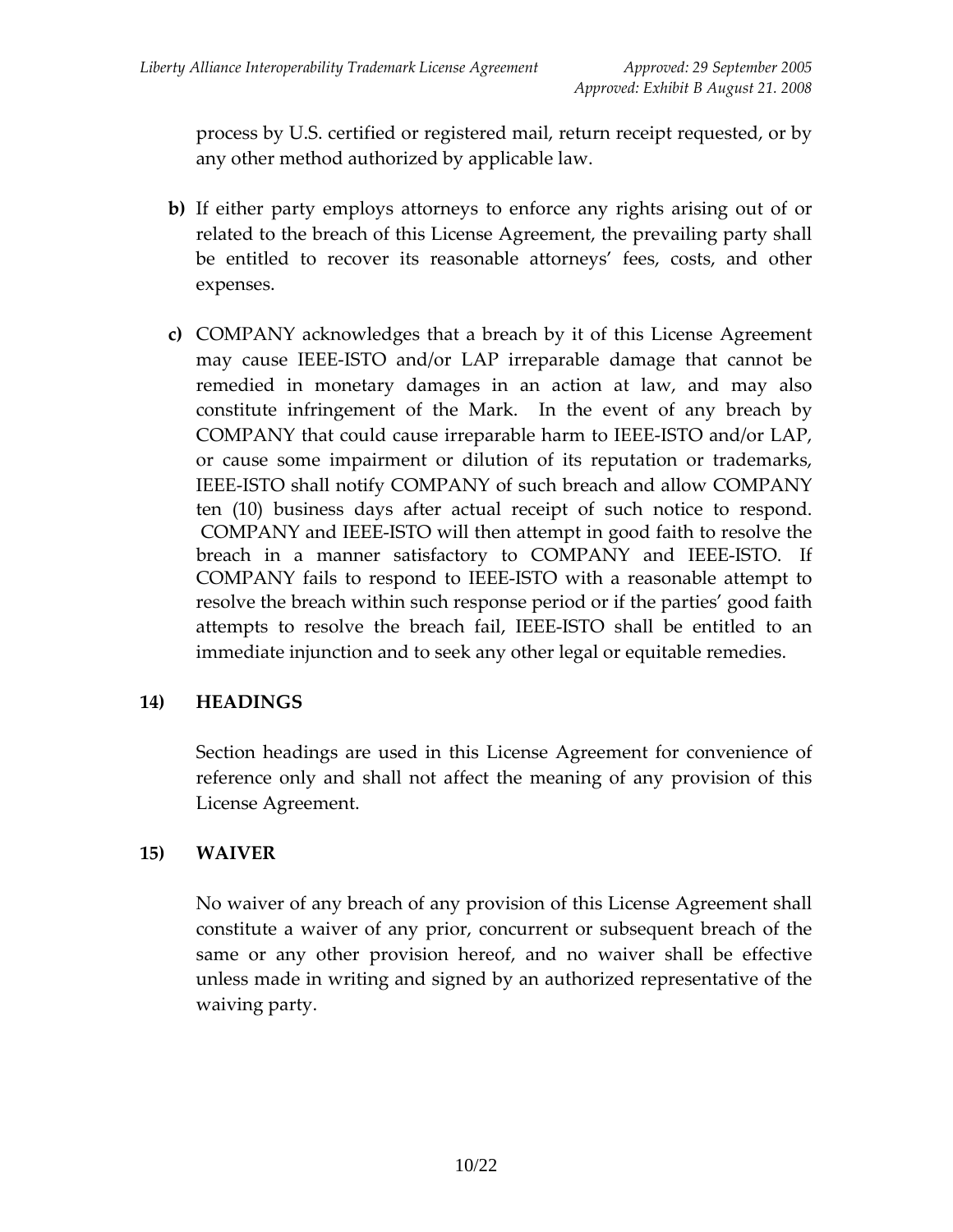## **16) SEVERABILITY**

If any provision of this License Agreement (or any other agreements incorporated herein) shall be held by a court of competent jurisdiction to be illegal, invalid or unenforceable, the remaining provisions shall remain in full force and effect.

## **17) RELATIONSHIP**

Neither this License Agreement, nor any terms and conditions contained hereto, shall be construed as creating an employment, partnership, joint venture or agency relationship or as granting a franchise, and the parties shall be deemed independent contractors. IEEE‐ISTO and LAP are not guarantors of the fitness or quality of the Implementations.

## **18) SURVIVAL**

The provisions of Sections 2(g),  $6(b)$ , 7, 8, 10, 11, 12 and 13 shall survive expiration or termination of this License Agreement.

### **19) EXHIBITS**

This License Agreement includes Exhibits A, B and C that are hereby incorporated by reference.

### **20) ASSIGNMENT**

COMPANY agrees that it may not assign its rights or obligations under this Agreement without the prior written consent of IEEE-ISTO, except that COMPANY may assign this Agreement to any party that purchases a controlling interest in COMPANY and/or substantially all of its assets relating to the Implementation. IEEE-ISTO may assign its rights or obligations under this Agreement to LAP, should LAP become a separate legal entity, or to LAP's related legal entity, if LAP does not become a separate legal entity, should LAP no longer be affiliated with IEEE-ISTO.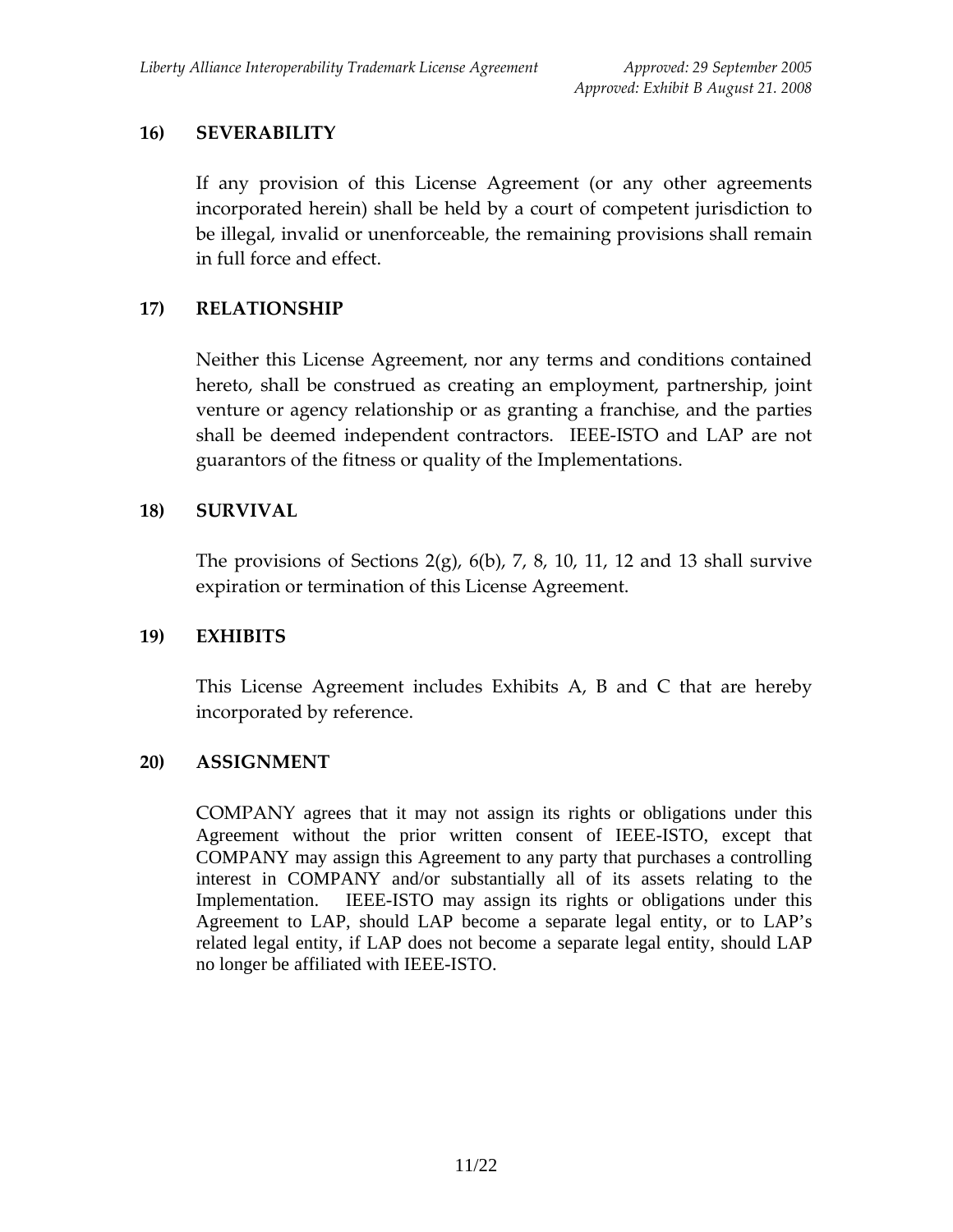**IN WITNESS WHEREOF**, the parties hereto have executed this License Agreement as of the Effective Date and do each hereby warrant and represent that their respective signatory whose signature appears below has been and is on the date of this License Agreement duly authorized by all necessary and appropriate corporate action to execute this License Agreement.

**COMPANY IEEE‐ISTO as Trustee for Liberty Alliance Project** \_\_\_\_\_\_\_\_\_\_\_\_\_\_\_\_\_\_\_\_\_\_\_\_\_\_\_ \_\_\_\_\_\_\_\_\_\_\_\_\_\_\_\_\_\_\_\_\_\_\_\_\_\_ Name (Signature) Name (Signature) \_\_\_\_\_\_\_\_\_\_\_\_\_\_\_\_\_\_\_\_\_\_\_\_\_\_\_\_ \_\_\_\_\_\_\_\_\_\_\_\_\_\_\_\_\_\_\_\_\_\_\_\_\_\_\_

\_\_\_\_\_\_\_\_\_\_\_\_\_\_\_\_\_\_\_\_\_\_\_\_\_\_\_\_\_ \_\_\_\_\_\_\_\_\_\_\_\_\_\_\_\_\_\_\_\_\_\_\_\_\_\_\_\_

\_\_\_\_\_\_\_\_\_\_\_\_\_\_\_\_\_\_\_\_\_\_\_\_\_\_\_\_\_ \_\_\_\_\_\_\_\_\_\_\_\_\_\_\_\_\_\_\_\_\_\_\_\_\_\_\_\_

Name (Print) Name (Print)

Date **Date Date**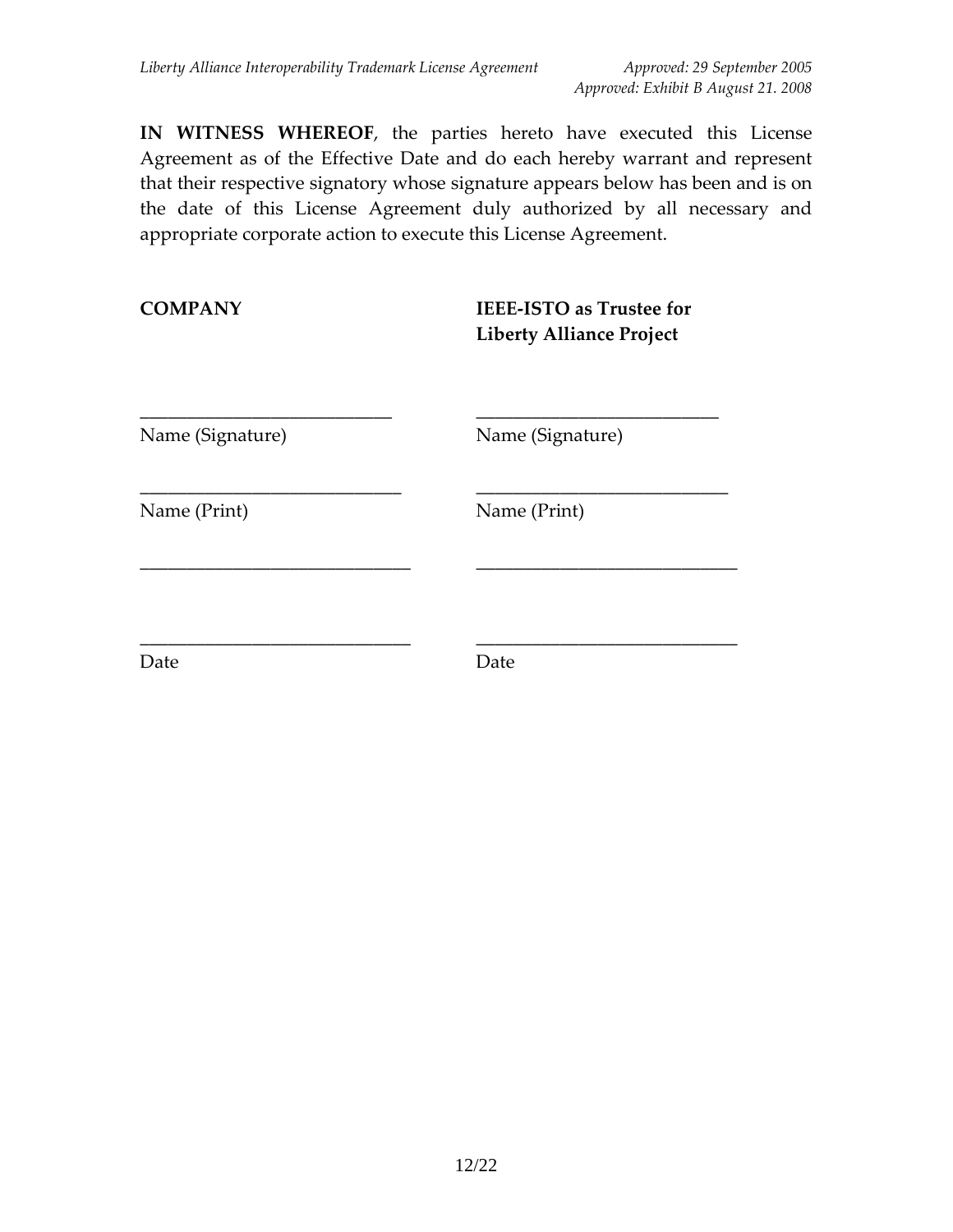| <b>COMPANY</b> |  |
|----------------|--|
|----------------|--|

Address: \_\_\_\_\_\_\_\_\_\_\_\_\_\_\_\_\_\_\_\_\_\_\_\_\_

Attention: \_\_\_\_\_\_\_\_\_\_\_\_\_\_\_\_\_\_\_\_\_\_\_\_\_

Telephone: \_\_\_\_\_\_\_\_\_\_\_\_\_\_\_\_\_\_\_\_\_\_\_\_\_

Fax: \_\_\_\_\_\_\_\_\_\_\_\_\_\_\_\_\_\_\_\_\_\_\_\_\_

With Notice Copies to (if desired):

COMPANY: \_\_\_\_\_\_\_\_\_\_\_\_\_\_\_\_\_\_\_\_\_\_\_\_\_

Address: \_\_\_\_\_\_\_\_\_\_\_\_\_\_\_\_\_\_\_\_\_\_\_\_\_

\_\_\_\_\_\_\_\_\_\_\_\_\_\_\_\_\_\_\_\_\_\_\_\_\_

Attention: \_\_\_\_\_\_\_\_\_\_\_\_\_\_\_\_\_\_\_\_\_\_\_\_\_\_\_\_\_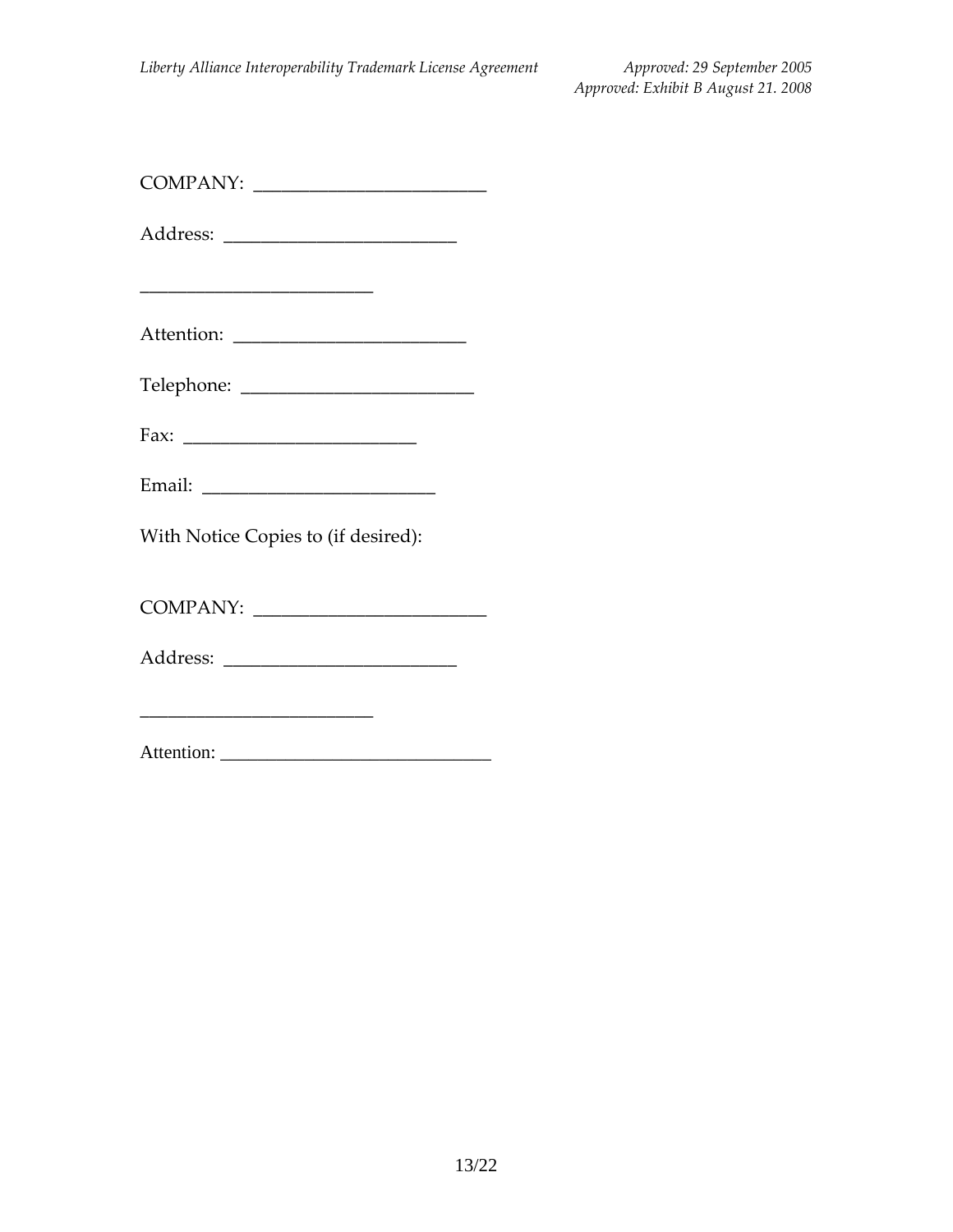# **EXHIBIT A**

# **Liberty Alliance Project (LAP) Interoperability Logo**

Do not reproduce this example. Upon execution of the Liberty Alliance Project Trademark License Agreement and qualifying to use the Liberty Alliance Project Logo, COMPANY will receive access to all of the electronic logo art files.



Trademark footnote:

The Liberty Alliance Project Logos are trademarks of IEEE‐ISTO.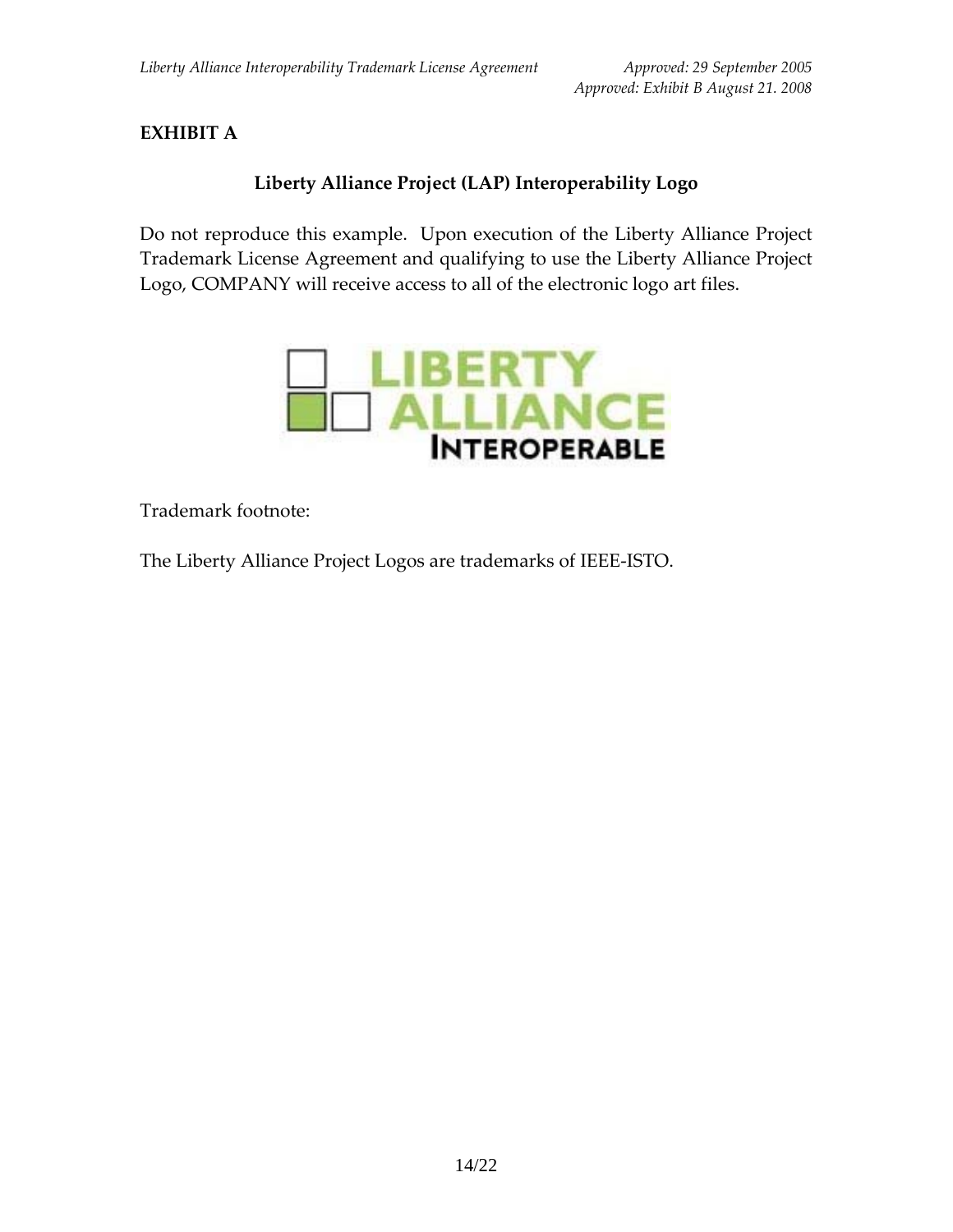# **EXHIBIT B**

# **Liberty Alliance Project (LAP) Interoperability Logo Usage Guidelines**

COMPANIES that have attended a Sponsored Event and been notified by Liberty Alliance Project ("LAP") of the approval of an Implementation can claim **INTEROPERABILIT**Y.

The term **INTEROPERABILIT**Y indicates an Implementation provided by an organization has been approved by Liberty Alliance Project as being interoperable according to the LAP Interoperability Test Procedure.

## **I. Interoperability Before September 1, 2007**

The following guidelines govern the use of the Liberty Alliance Project Interoperability logo ("Mark") by COMPANIES on Implementations that were approved by Liberty Alliance Project as being interoperable BEFORE September 1, 2007. A copy of the Mark was provided to your COMPANY upon having an Implementation approved.

A. The Mark may only be used to identify Interoperability of a COMPANY's approved Implementation per the Interoperability Trademark License Agreement.

B. The Mark may not be used in a manner that would imply a COMPANY is sponsored or endorsed by, or affiliated with, the members of LAP.

C. The Mark may not be used in a manner that would imply that goods or services provided by a COMPANY are sponsored or endorsed by, or affiliated with, LAP itself or its members, except for COMPANY should COMPANY be a LAP member.

D. The Mark may be utilized in the Implementation (including screen shots), in packaging for the Implementation and in marketing activities, including marketing presentations, corporate marketing collateral, and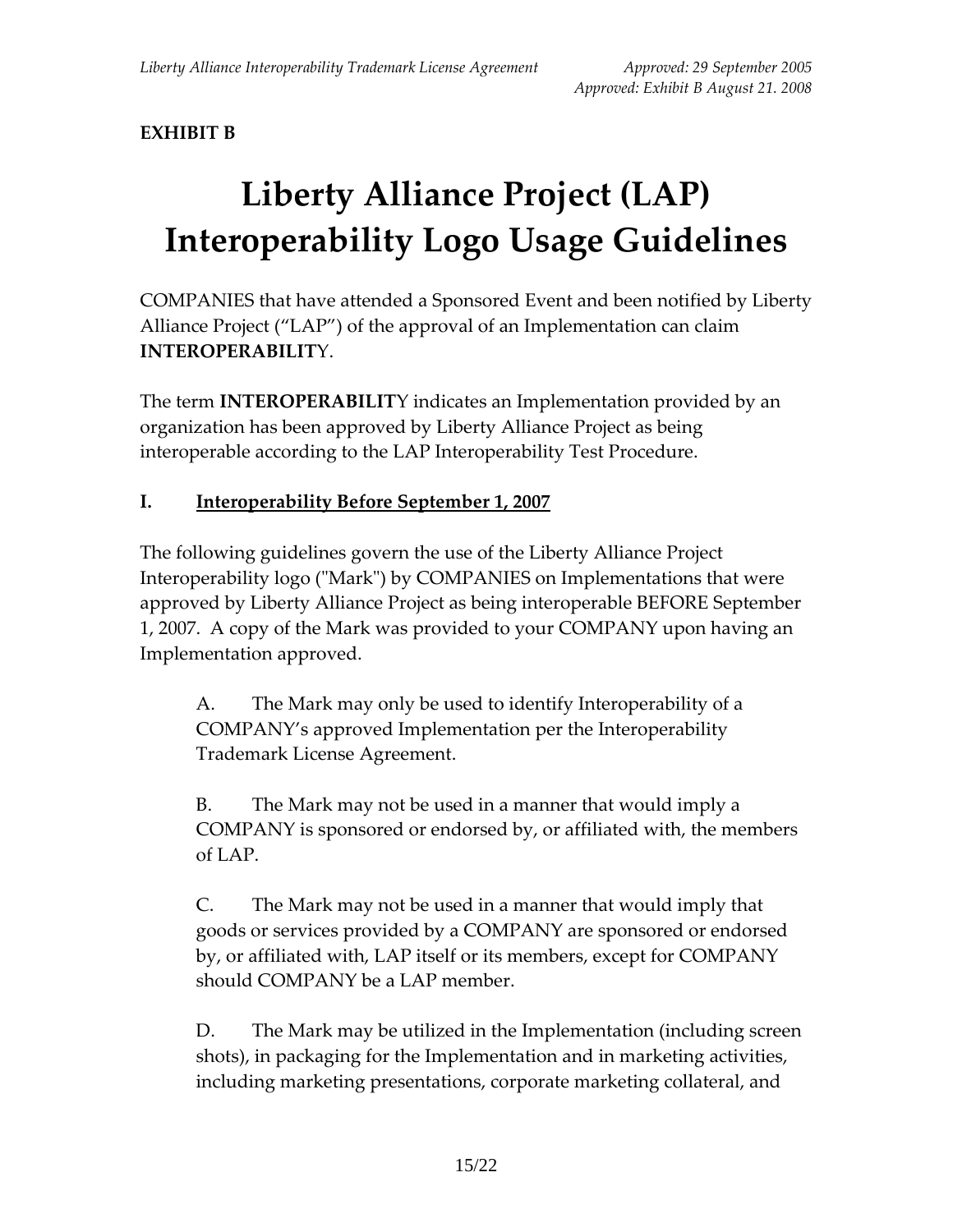corporate websites in which the Implementation is identified as "Liberty Alliance Interoperable".

E. Electronic art of the Mark must be used as provided; changes in color, design, or proportions are not allowed. Electronic art is provided for reproduction purposes only. The Mark can be reproduced in black and white; reverse; and/or full color.

When reproduced in full color, the following colors should be used:

Color: Green = C: 38 M: 0 Y:81 K: 3 Gray = C: 35 M: 25 Y: 22 K: 7 Black = 100% Black White = 100% White

Black and white usage of the Mark should appear as follows:



If the Mark is to appear on black or dark background the reverse version of the Mark is to be used as indicated below:

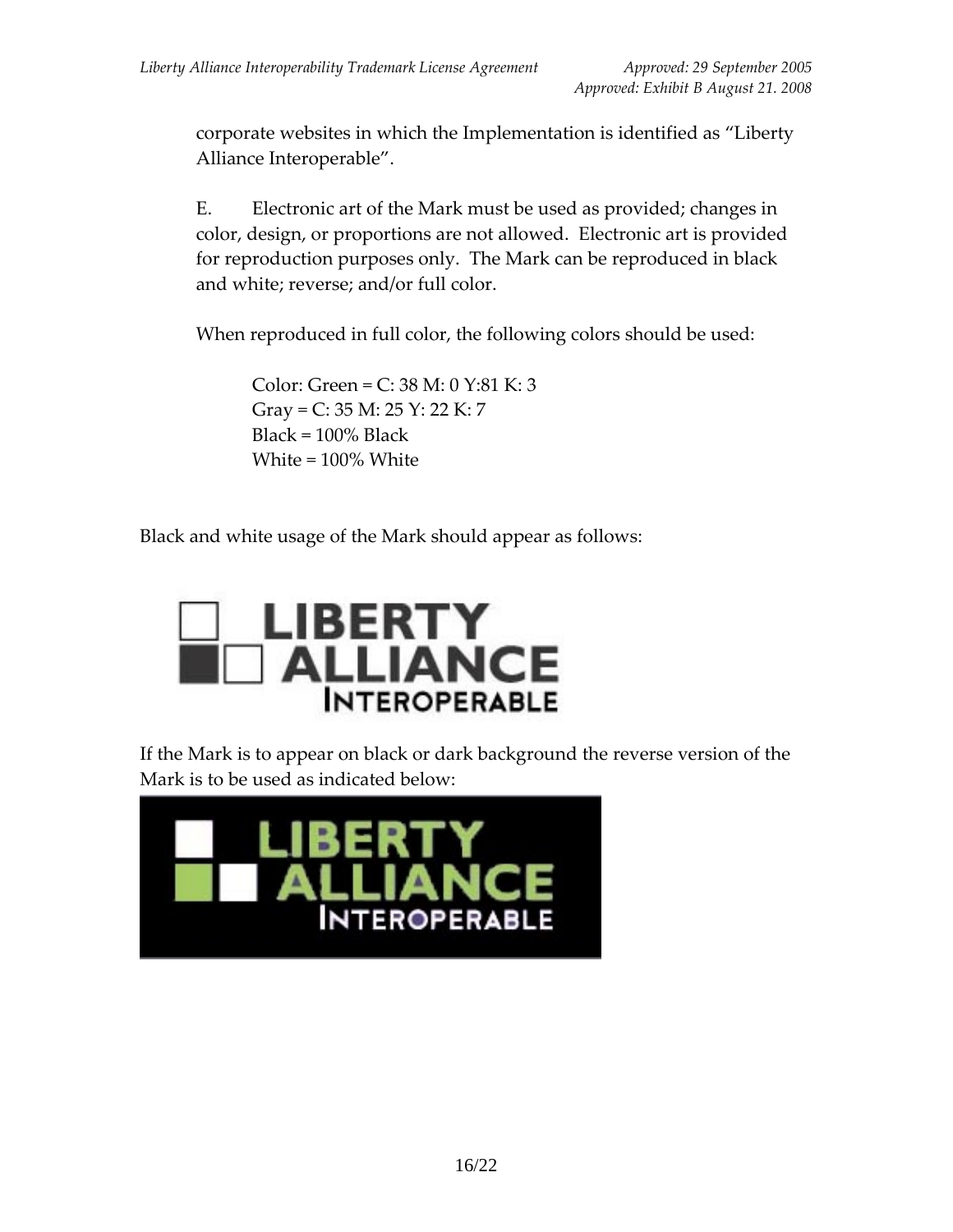Full color usage of the Mark should appear as follows:



Do not condense, expand or distort the logotype in any way (see examples below). Do not position the Mark within a contained space or position or place a border around the Mark. Do not place the Mark in a patterned background or add graphic elements to the Mark.

It is very important to observe the correct scaling procedure when enlarging or reducing digital files of the logotype.

DO NOT USE; Example of improper scaling:



DO NOT USE; Example of improper scaling:



#### **II. Interoperability After September 1, 2007**

The following guidelines govern the use of the Liberty Alliance Project Interoperability logo ("Mark") and Implementation specific composite logo incorporating the Mark ("Logo") by COMPANIES on Implementations that were approved by Liberty Alliance Project as being interoperable AFTER September 1, 2007. Current full matrix testing warrants a single logo issued to participants, which will direct people to the website http://iop.projectliberty.org, to review the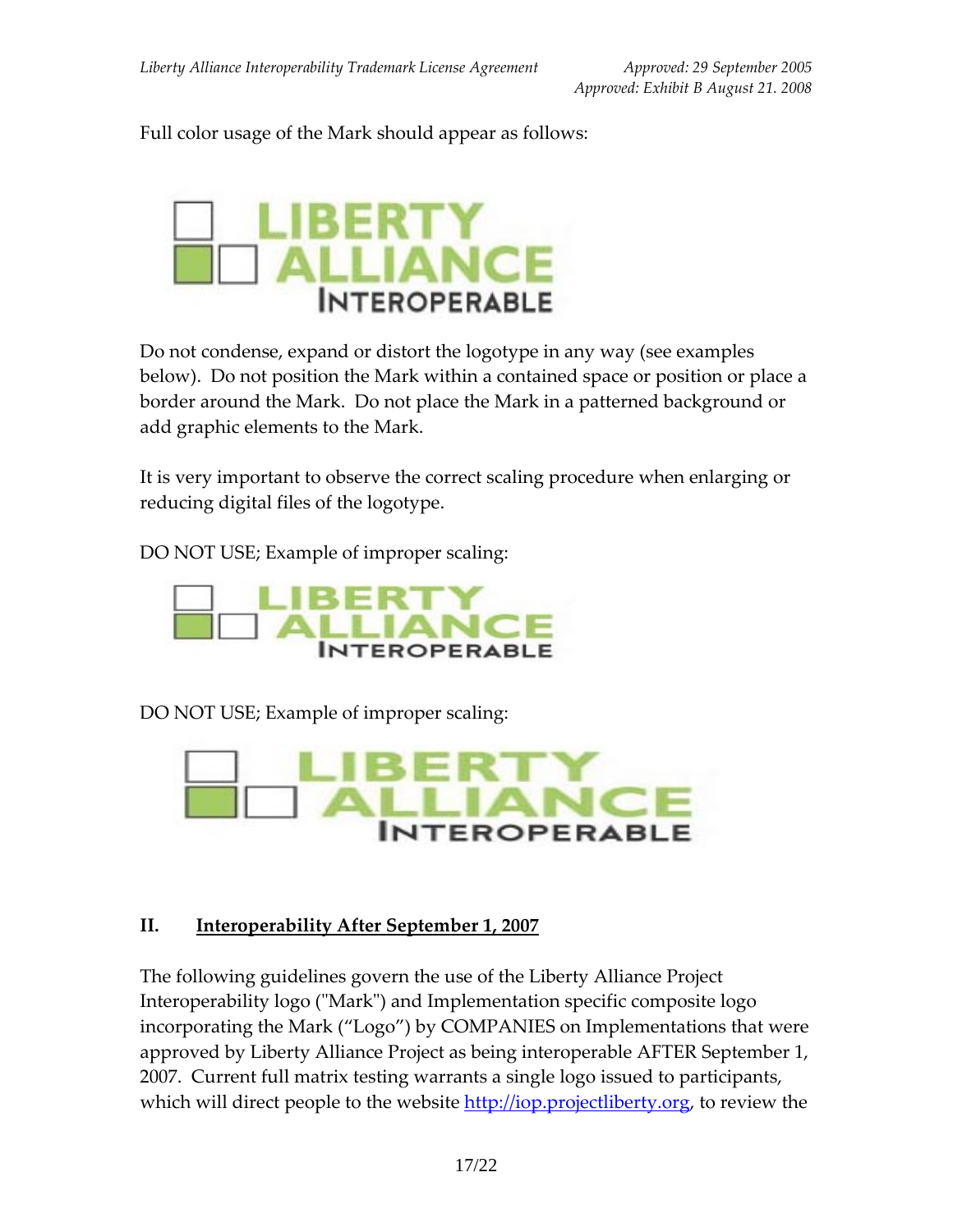exact test(s) completed and date(s) upon which the test(s) has been completed. A copy of the Mark and the appropriate Logo will be provided to your COMPANY upon having an Implementation approved.

A. The Mark and Logo may only be used to identify Interoperability of a COMPANY's approved Implementation per the Interoperability Trademark License Agreement. Further, other than as set forth below in Section III, the Mark may not be used standing alone but must always be used in an appropriate version of the Logo as set forth in paragraph E below.

B. Neither the Mark nor the Logo may be used in a manner that would imply a COMPANY is sponsored or endorsed by, or affiliated with, the members of LAP.

C. Neither the Mark nor the Logo may be used in a manner that would imply that goods or services provided by a COMPANY are sponsored or endorsed by, or affiliated with, LAP itself or its members, except for COMPANY should COMPANY be a LAP member.

D. The Logo may be utilized in the Implementation (including screen shots), in packaging for the Implementation and in marketing activities, including marketing presentations, corporate marketing collateral, and corporate websites in which the Implementation is identified as "Liberty Alliance Interoperable".

E. Electronic art of the Mark and Logo must be used as provided; changes in color, design, or proportions are not allowed. Electronic art is provided for reproduction purposes only. The Logo can be reproduced in black and white; reverse; and/or full color. Finally, Logos shown below are representative examples only and should not be reproduced.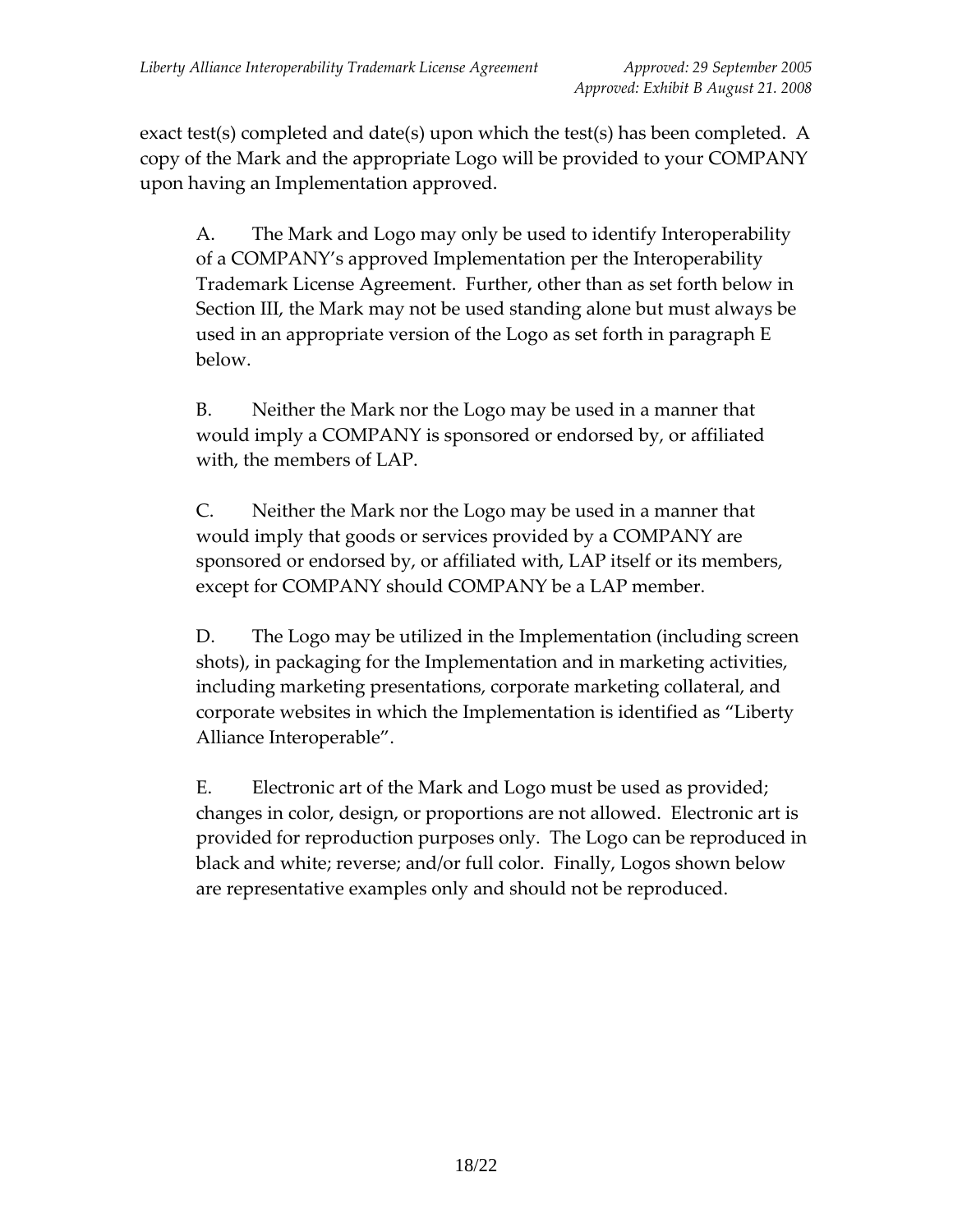When reproduced in full color, the following colors should be used:

Color: Green = Pantone 375 C. Gray = C: 35 M: 25 Y: 22 K: 7  $Black = 100\%$  Black White = 100% White

Black and white usage of the Logo should appear as follows:



If the Logo is to appear on black or dark background in black and white, the reverse version of the Logo is to be used as indicated below:



If the Logo is to appear on black or dark background in color, the reverse version of the Logo is to be used as indicated below:

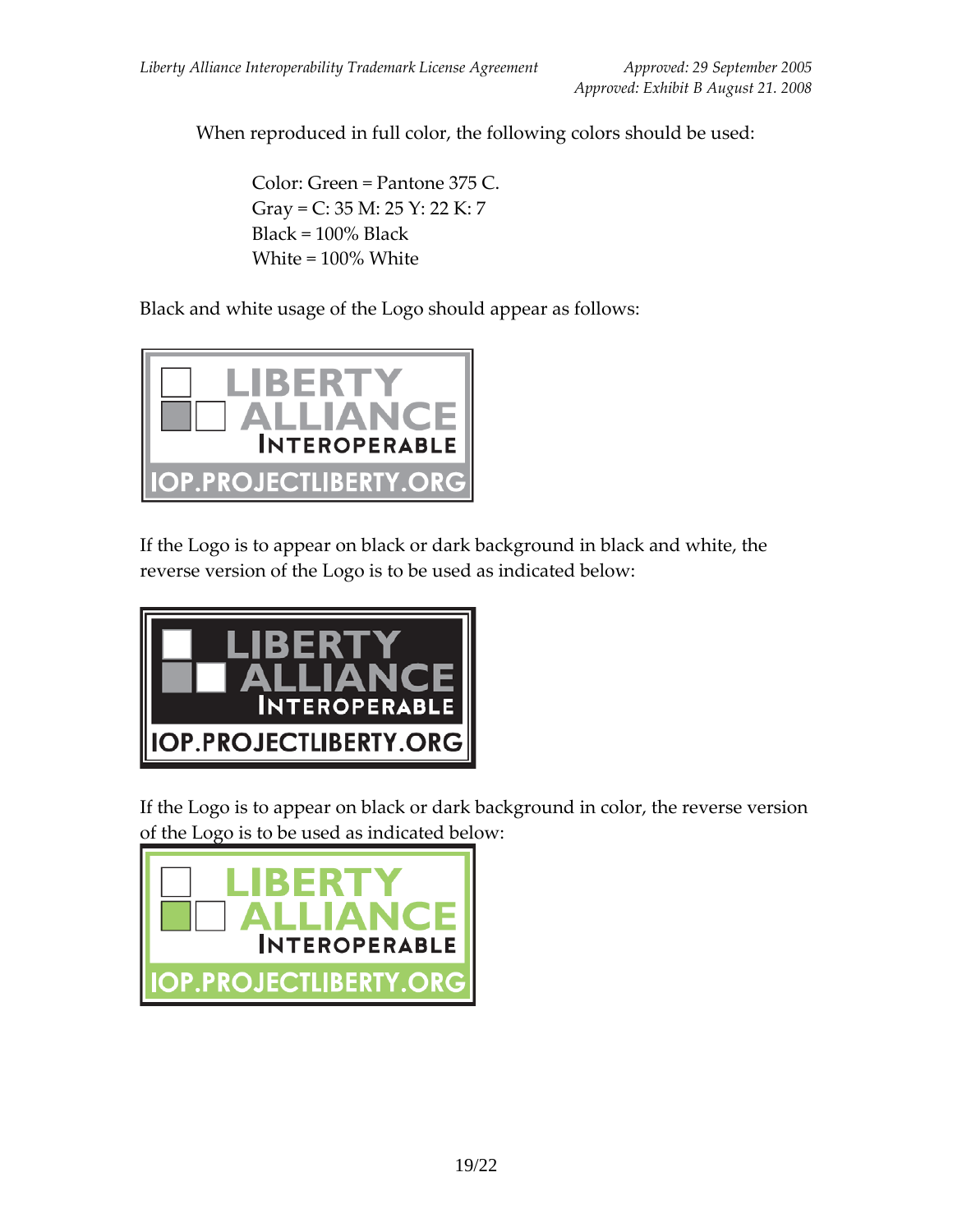Full color usage of the Logo should appear as follows:



Do not condense, expand or distort the logotype in any way (see examples below). Do not position the Logo within a contained space or position or place a border around the Logo. Do not place the Logo in a patterned background or add graphic elements to the Logo. Below are examples of improper use of the Logo: stretched, overlapping another graphic, directly abutting another graphic (should have at least .25 inch or 20px margin), and color change. It is very important to observe the correct scaling procedure when enlarging or reducing digital files of the logotype.



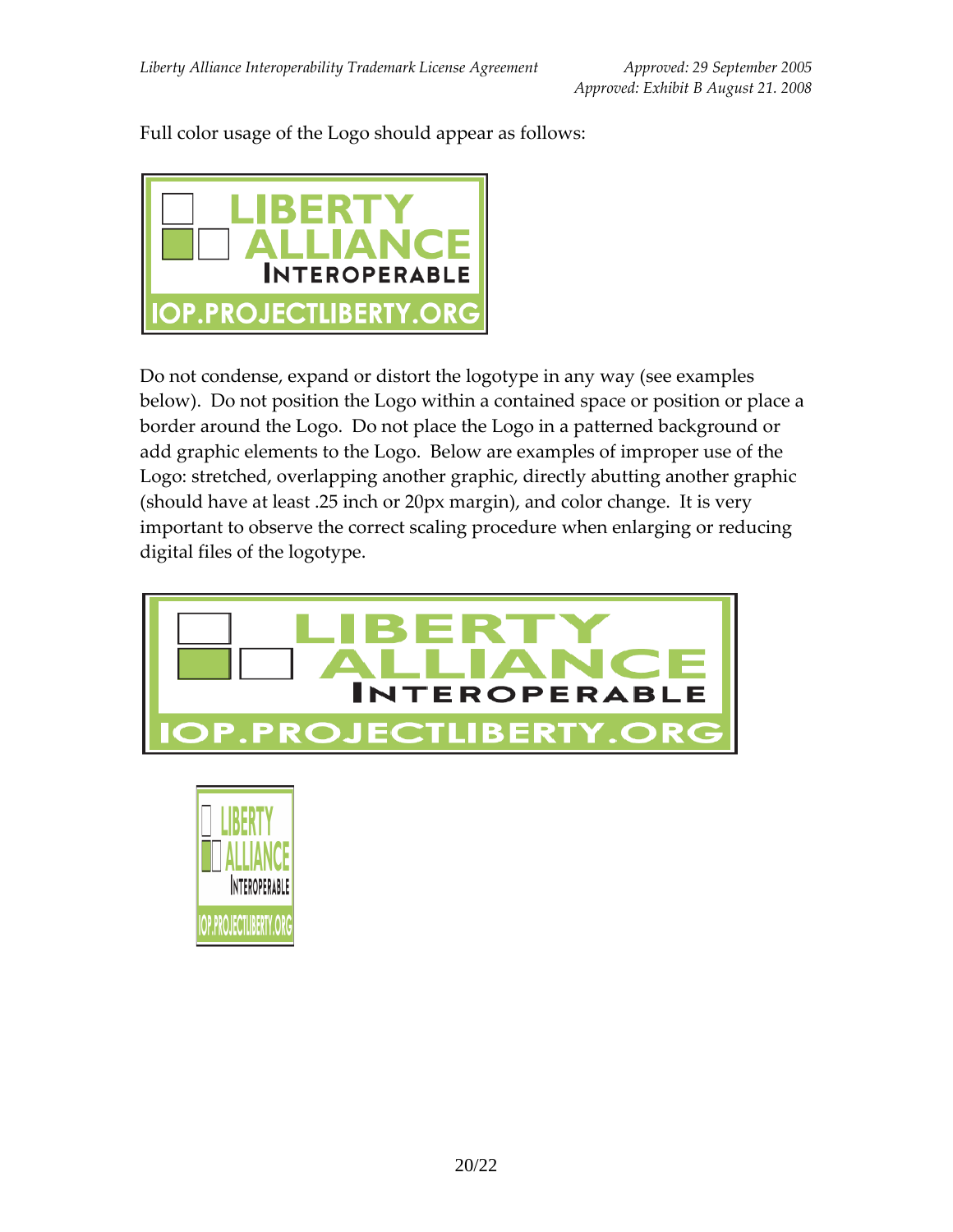# **III. Additional Provisions Regardless of Implementation Date**

A. COMPANY web pages may use the Mark, provided that a link is made from the Mark to the interop portion of the Project's web site at http://iop.projectliberty.org.

B. Licensees must include an acknowledgement in all advertising and promotions (in the form set forth in Exhibit A) to identify the Mark as a mark of the IEEE‐ISTO.

Questions regarding the above Usage Guidelines can be answered through completion of the contact form on the Project's site: https://maa.projectliberty.org/pub/contact.